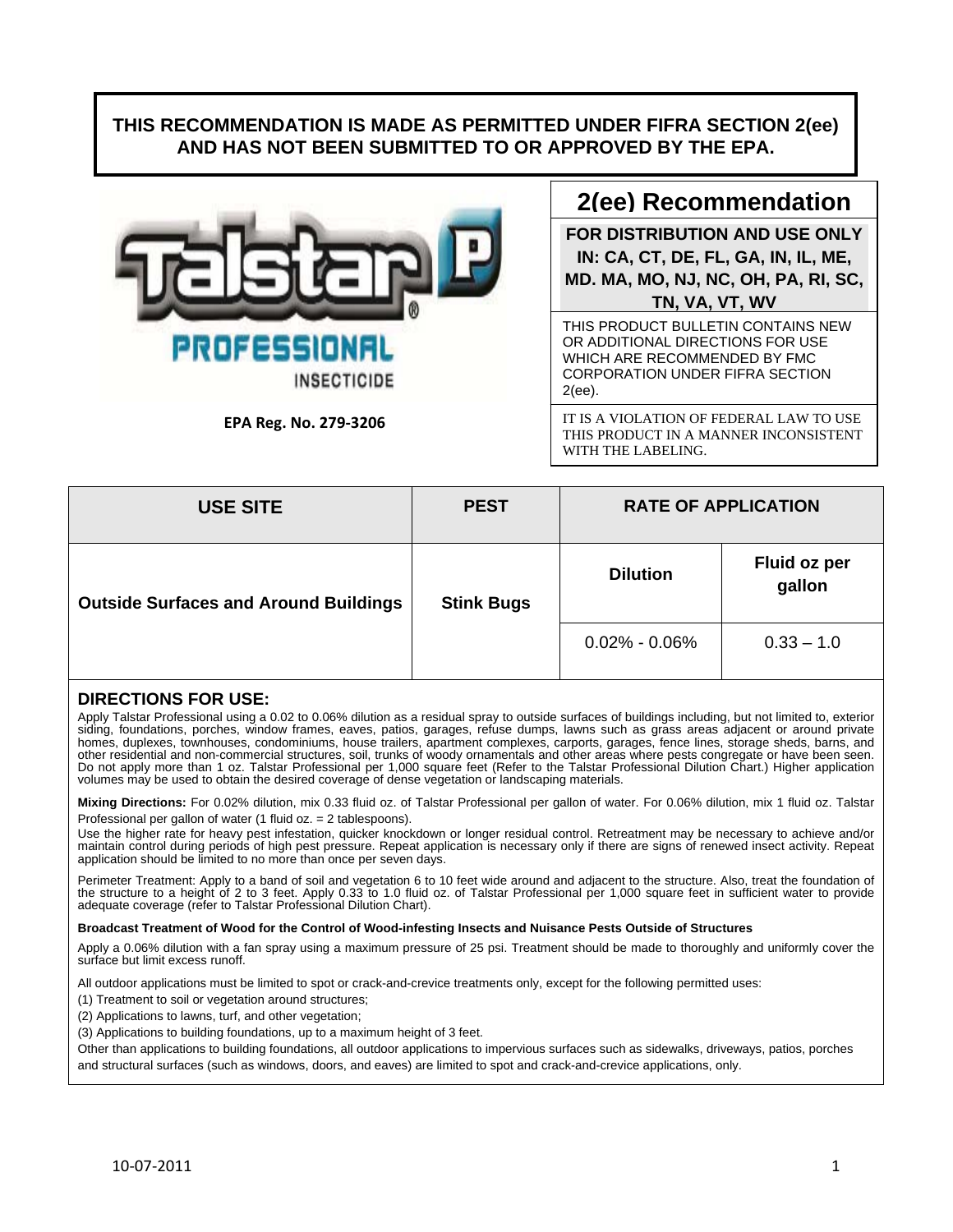| <b>USE SITE</b> | <b>PEST</b>       | <b>RATE OF APPLICATION</b> |                         |
|-----------------|-------------------|----------------------------|-------------------------|
| <b>Indoors</b>  | <b>Stink Bugs</b> | <b>Dilution</b>            | Fluid oz. per<br>gallon |
|                 |                   | $0.02\% - 0.06\%$          | $0.33 - 1.0$            |

## **DIRECTIONS FOR USE**:

In the home, all food processing surfaces and utensils should be covered during treatment or thoroughly washed before use. Exposed food should be covered or removed.

Use a 0.02% to 0.06% dilution (0.33 to 1 fluid oz. per gallon of water) for residual pest control in buildings and structures and on modes of transport. Apply either as a crack and crevice, pinstream, spot, coarse, low pressure spray (25 psi or less) or with a paint brush.

Apply as a coarse, low pressure, crack and crevice or spot spray to areas where pests hide, such as baseboards, corners, storage areas,<br>closets, around water pipes, doors and windows, attics and eaves, behind and under ref underside of shelves, drawers and similar areas. Do not use as a space spray. Pay particular attention to cracks and crevices.

Mixing Directions: See mixing directions in "Pest Control on Outside Surfaces and Around Buildings" section.

Talstar Professional is to be diluted with water for spray or brush application. Fill sprayer with the desired volume of water and add Talstar Professional. Close and shake before use in order to insure proper mixing. Mix only the amount of solution needed for the application. Retreatment may be necessary to achieve and/or maintain control during periods of high pest pressure. Repeat application is necessary only if<br>there are signs of renewed insect activity. Limit repeat application to no more

Talstar Professional may be converted to a foam and used to treat void spaces, floor drains (to sewers) or as a spot spray on vertical or horizontal surfaces where visual marking of application is desired. Use of a foaming agent like Upgrade™ amplifying foam increases a.i. surface contact time on challenging surfaces and provides visual marking of the application.

Apply around doors and windows and other places where these pests may be found or where they may enter premises. Check damp areas and drains for pest access. Spray baseboards, storage areas and other locations

**WAREHOUSES and GROCERY/PET STORES**: Talstar Professional dilution may be applied as a general surface, spot or crack and crevice treatment in food and nonfood storage warehouses and stores. Apply to all areas that may harbor pests, including under and between pallets, bins, and shelves. Do not apply directly to food, grain bins (interior), or animals.

| <b>USE SITE</b>                          | <b>PEST</b>       | <b>RATE OF APPLICATION</b> |                         |
|------------------------------------------|-------------------|----------------------------|-------------------------|
| <b>Food/Feed Handling Establishments</b> | <b>Stink Bugs</b> | <b>Dilution</b>            | Fluid oz. per<br>gallon |
|                                          |                   | $0.02\%$ - 0.06%           | $0.33 - 1.0$            |

### **DIRECTIONS FOR USE**:

Applications of this product are permitted in both food/feed and non-food areas of food/feed handling establishments as a general surface, spot, or crack and crevice treatment.

Food/feed handling establishments are defined as places other than private residences in which exposed food/feed is held, processed, prepared<br>or served. Included also are areas for receiving, storing, packing (canning, bot enclosed processing systems (mills, dairies, edible oils, syrups) of food. Serving areas where food is exposed and the facility is in operation are also considered food areas.

Permitted non-food areas of use include, garbage rooms, lavatories, floor drains (to sewers), entries and vestibules, offices, locker rooms,<br>machine rooms, garages, mop closets and storage (after canning or bottling).

Permitted use sites include, but are not limited to: Aircraft (Do not use in aircraft cabins), apartment buildings, bakeries, bottling facilities, breweries, buses, cafeterias, candy plants, canneries, dairy product processing plants, food manufacturing plants, food processing plants, food service establishments, granaries, grain mills, hospitals, hotels, industrial buildings, laboratories, meat/poultry/egg processing plants,<br>mobile/motor homes, nursing homes offices, railcars, restaurants, schools, ships, t

General Surface Application: Do not use this application method in food/feed handling establishments when the facility is in operation or<br>foods/feeds are exposed. Do not apply directly to food products. Cover or remove all

Spot, Crack and Crevice Application: Spot or crack and crevice applications may be made while the facility is in operation; however, food should be covered or removed from area being treated. Do not apply directly to food. For this application a spot will not exceed 2 ft<sup>2</sup>.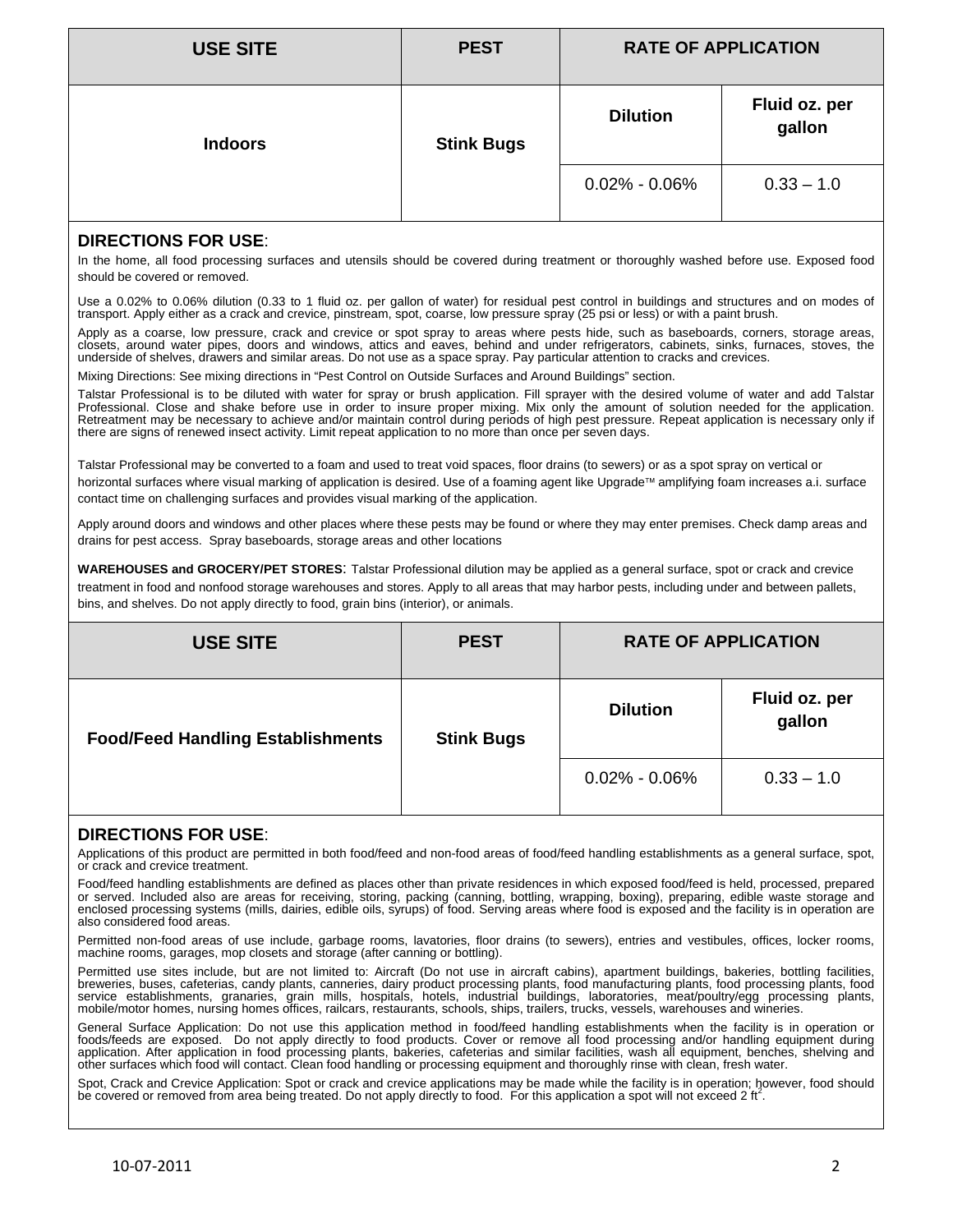Allow Talstar Professional treatment to dry before applying disinfectants.

**DO NOT** apply Talstar Professional as a general surface spray when animals are present in the facility. Allow applications to dry before restocking the facility. Treatment may be made to cracks and crevices when animals are present.

**DO NOT** apply Talstar Professional to any animal feed, water, or watering equipment.

| <b>USE SITE</b>            | <b>PEST</b> | <b>RATE OF APPLICATION</b>      |  |
|----------------------------|-------------|---------------------------------|--|
| <b>Stink Bugs</b><br>Lawns |             | Fluid oz. per 1,000 square feet |  |
|                            |             | $0.5 - 1.0$                     |  |

**DIRECTIONS FOR USE:** Apply Talstar Professional as a broadcast treatment. Use application volumes of up to 10 gallons per 1000 square feet to get uniform coverage when treating dense grass foliage.

For low volume applications, less than 2 gallons/1000 square feet, immediate irrigation of treated area with at least 0.25 inches of water following application to ensure efficacy of sub-surface pests such as, but not limited to, Mole Crickets, is recommended.

The application rates listed in the following table will provide excellent control of the respective pests under typical conditions. The higher application rates should be used when maximum residual control is desired or heavy pest populations occur.

**In New York State, this product may NOT be applied to any grass or turf area within 100 feet of a water body (lake, pond, river, stream, wetland, or drainage ditch).** 

**In New York State, do make a single repeat application of Talstar Professional if there are signs of renewed insect activity, but not sooner than two weeks after the first application.**

| <b>USE SITE</b>                    | <b>PEST</b>       | <b>RATE OF APPLICATION</b>         |                              |
|------------------------------------|-------------------|------------------------------------|------------------------------|
| <b>Ornamentals and Greenhouses</b> | <b>Stink Bugs</b> | Fluid oz. per<br>1,000 square feet | Fluid oz. per 100<br>gallons |
|                                    |                   | $0.5 - 1.0$                        | $21.7 - 43.5$                |

## **DIRECTIONS FOR USE**:

For ornamental applications (including but not limited to trees, shrubs, ground covers, bedding plants, and foliage plants) apply 0.125 to 1.0 fluid oz. of Talstar Professional per 1,000 square feet or 5.4 to 43.5 fl. oz. per 100 gallons. Talstar Professional may be diluted and applied in various volumes of water providing that the maximum label rate (1.0 fluid oz. per 1,000 square feet or 43.5 fl. oz per 100 gallons.) is not exceeded. Talstar Professional may be applied through low volume application equipment by dilution with water or other carriers and providing that the maximum label rate (1.0 fluid oz. per 1,000 square feet or 43.5 fl. oz per 100 gallons) is not exceeded.

Apply the specified application rate as a full coverage foliar spray. Repeat treatment as necessary to achieve control using higher application rates as pest pressure & foliage area increases. Limit repeat application to no more than once per seven days.

Certain cultivars may be sensitive to the final spray solution. A small number of plants should be treated and observed for one week prior to application to the entire planting.

Use of an alternate class of chemistry in a treatment program is recommended to prevent or delay pest resistance

### **GREENHOUSES AND INTERIORSCAPES**

Use Talstar Professional, either alone or tank mixed with other products, including insect growth regulators, to control a wide spectrum of insects and mites on trees, shrubs, foliage plants, non-bearing fruit and nut trees, and flowers in greenhouses and interiorscapes including hotels, shopping malls, office buildings, etc.

Calculating Dilution Rates using the Ornamental and Greenhouse Application Rates Table and the Talstar Professional Dilution Chart (page #): The following steps should be taken to determine the appropriate dilution of Talstar Professional that is required to control specific pests:

1) Identify the least susceptible target pest (the pest requiring the highest application rate for control).

2) Select an application rate in terms of fluid oz. of Talstar Professional.

3) Identify your application volume and how much spray mix you want to prepare.

4) Use the Dilution Chart to determine the appropriate volume of Talstar Professional that must be mixed in your desired volume of water.